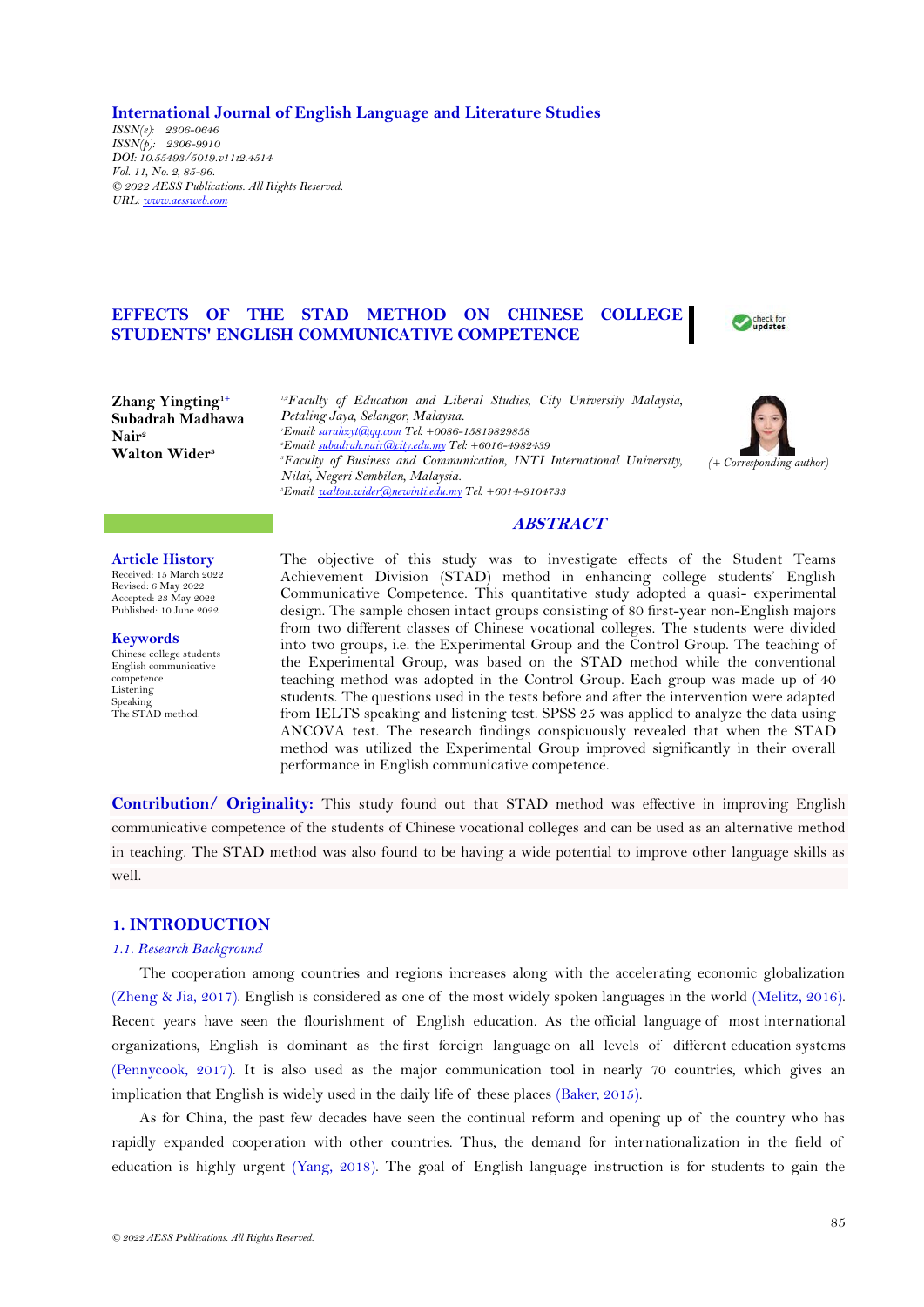knowledge and to be able to use it in real-life communicative situations [\(El-Dakhs & Amroun, 2021;](#page-10-2) [Woods & Cak](#page-11-2)ır, [2011\)](#page-11-2). One of the most significant teaching aspects in college is to grow learners with English skills and communicative competence, which has become a consensus in the foreign language education in China [\(Wei, Lin, &](#page-11-3)  [Litton, 2018\)](#page-11-3). However, it does not mean the problem of English teaching is solved. It is a large concern for decades that English language teaching has not improved as much as expected [\(Lin, 2016\)](#page-10-3). Most students still cannot communicate the language even after graduation [\(Lin, 2016\)](#page-10-3). The number of learners who realize the importance of it has kept rising [\(Fang & Baker, 2018\)](#page-10-4). Many students have mastered a certain level of knowledge of vocabulary and grammar, and have passed the corresponding –language proficiency test, yet they still complain about the difficulties to communicate in English. [Gottlieb \(2011\)](#page-10-5) suggests research on language policy must fully take into account the ideological context in which language plays an important role. What's more, language ideology can work as a mediator and even directly influence policy formulation [\(Gottlieb, 2011\)](#page-10-5). The major reason mainly lies on the fact that both English teachers and learners emphasize too much on linguistic knowledge but neglect communicative competence.

English courses offered to non-English majors in Chinese vocational colleges aim at integrating the cultivation of language skills and communicative competence. It was the objective of developing students' English communicative competence that brought about a strong motivation of this research to examine whether the STAD method would be effective or not. The goal of this study was therefore to see how the STAD approach affected students' English expressive abilities.

### *1.2. Research Questions*

This study carried out the formulation of six research questions which are listed as follows:

RQ1. Does the study find a statistically significant difference in the overall performance of English communicative competence between the Experimental Group which used the STAD approach, and the control group which used the traditional teaching method?

RQ2. Does the study find a statistically significant difference in the mean scores on fluency and coherence between the Experimental Group which used the STAD approach, and the control group which used the traditional teaching method?

RQ3. Does the study find a statistically significant difference in the mean scores on lexical resource between the Experimental Group which used the STAD approach, and the control group which used the traditional teaching method?

RQ4. Does the study find a statistically significant difference in the mean scores on grammatical range and accuracy between the Experimental Group which used the STAD approach, and the control group which used the traditional teaching method?

RQ5. Does the study find a statistically significant difference in the mean scores on pronunciation between the Experimental Group which used the STAD approach, and the control group which used the traditional teaching method?

RQ6. Does the study find a statistically significant difference in the mean scores on listening between the Experimental Group which used the STAD approach, and the control group which used the traditional teaching method?

### **2. REVIEW OF LITERATURE**

The STAD method is a cooperative learning model. Its full name is known as Student Teams Achievement Division which was introduced by [Slavin \(1978\)](#page-11-4) in Johns Hopkins University in the United States. This method is a cooperative learning strategy for organizing students to carry out learning in the classroom [\(Slavin, 1978;](#page-11-4) [Tiantong & Teemuangsai, 2013\)](#page-11-5). First, it is necessary to form a group of students with varying levels of learning.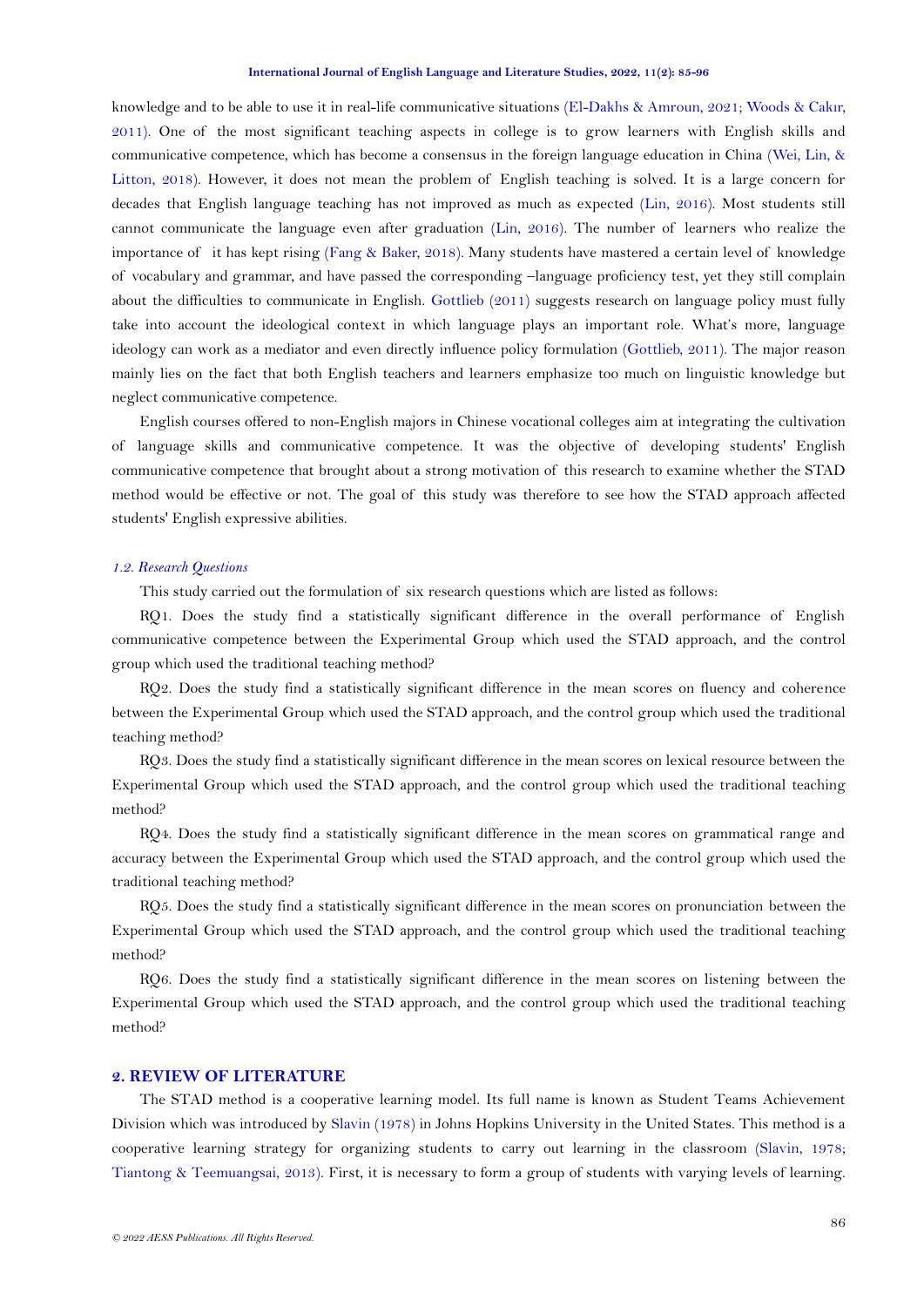The group learning of students mainly refers to the communication and cooperation between the group members to achieve a certain learning goal [\(Majoka, Dad, & Mahmood, 2010;](#page-10-6) [Slavin, 1978\)](#page-11-4). The STAD cooperative learning method is considered to be the most valuable, simplest, flexible among all the cooperative learning methods because this method can accommodate the integration with almost any subject [\(Slavin, 1978\)](#page-11-4). It is established on the basis of teaching practice [\(Tiantong & Teemuangsai, 2013\)](#page-11-5). It is used to meet teaching goals. Under the guidance of this learning strategy, there are a group of learners of different levels who get together to complete a common learning target [\(Majoka et al., 2010;](#page-10-6) [Slavin, 1978\)](#page-11-4).

The STAD method not only embodies the innovation of teachers' teaching and students' learning methods, furthermore it enables teachers to become the instructors of students' learning [\(Wang, Wu, & Hao, 2011\)](#page-11-6). Students' learning is more purposeful and exploratory, it also helps build collaborative learning ability and confidence of students [\(Wiener, 1986\)](#page-11-7). Promotion enables every student in the group to realize their own value [\(Ghaith, 2004\)](#page-10-7). Only when their grades are improved can they win honors for the group [\(Rakhman & Syatroh, 2015;](#page-11-8) [Warawudhi,](#page-11-9)  [2012\)](#page-11-9). The contribution of each member is very important to the group [\(Rakhman & Syatroh, 2015;](#page-11-8) [Wang et al.,](#page-11-6)  [2011\)](#page-11-6). Therefore, it can effectively promote the achievement of teaching goals, improve the classroom learning atmosphere, and enhance students' learning ability in an all-round way [\(Khan & Inamullah, 2011;](#page-10-8) [Rattanatumma &](#page-11-10)  [Puncreobutr, 2016;](#page-11-10) [Tarim & Akdeniz, 2008\)](#page-11-11). Through teaching experiments, Irawan, [Sutarsyah, and Sudirman](#page-10-9)  [\(2014\)](#page-10-9) concluded that the STAD teaching method improved students' speaking ability, as evidenced by the improvement in students' average score.

In addition, students' speaking ability is significantly improved by using STAD method in English teaching. [Fitriyasni \(2020\)](#page-10-10) compared the test scores before and after the intervention between the Experimental Group where the STAD method was adopted and the Control Group where the conventional teaching method was employed. The research subjects selected by [Fitriyasni \(2020\)](#page-10-10) were first-year students for the 2017/2018 academic year at STAI Tapaktuan in Indonesia. His research concluded that students taught by the STAD method made more significant progress in English speaking than those taught by the traditional method [\(Fitriyasni, 2020\)](#page-10-10) Comparing the teaching effects of the STAD method on students' English fluency learning outcome with that of the conventional method, [Mudofir, Imron, Maaliah, and Maftuh \(2019\)](#page-10-11) and [Yunita \(2016\)](#page-11-12) found that the STAD method was more effective in improving students' fluency in English speaking. It was proved that the STAD method was a more suitable teaching strategies in enhancing students' English speaking pronunciation [\(Mudofir et al., 2019;](#page-10-11) [Sanaee, Zarein, & Roozbehi, 2013;](#page-11-13) [Wardani & Sandy, 2016\)](#page-11-14).

The study of [Ilyas \(2017\)](#page-10-12) examined whether the STAD method helped students effectively acquire vocabulary knowledge. Because it was confirmed by [Ilyas \(2017\)](#page-10-12) that the STAD method was effective in enhancing the vocabulary of students, the research findings were soon widely used. Similarly, other studies like [Ishtiaq, Ali, and](#page-10-13)  [Salem \(2017\)](#page-10-13) and [Shafiee and Khavaran \(2017\)](#page-11-15) indicated that the STAD method was effective in improving students' performance in mastering English vocabulary. Therefore, a reasonable conclusion can be reached that the STAD method is a suitable teaching method to improve students' mastery of English vocabulary. Moreover, studies b[y Monica \(2014\)](#page-10-14) and [Ghasemi and Baradaran \(2018\)](#page-10-15) agree that the STAD method can help students improve their performance in grammatical correctness while speaking English. On the whole, the STAD method has a positive influence on English learners' listening comprehension [\(Khansir & Alipour, 2015;](#page-10-16) [Ni'mah, Ismiatun, & Kurniasih,](#page-10-17)  [2018;](#page-10-17) [Puspitasari, 2011\)](#page-11-16).

### *2.1. Communicative Competence*

"Communicative competence" gained its initial definition from [Hymes \(1972\)](#page-10-18). He believes that one's potential competence includes both language knowledge and the competence to use language [\(Hymes, 1972\)](#page-10-18). It was regarded as a further development of "language competence" which initially appeared in Chomsky's transformational generative grammar theory [\(Spolsky, 1989\)](#page-11-17). [Hymes \(1972\)](#page-10-18) holds the opinion that the "language competence"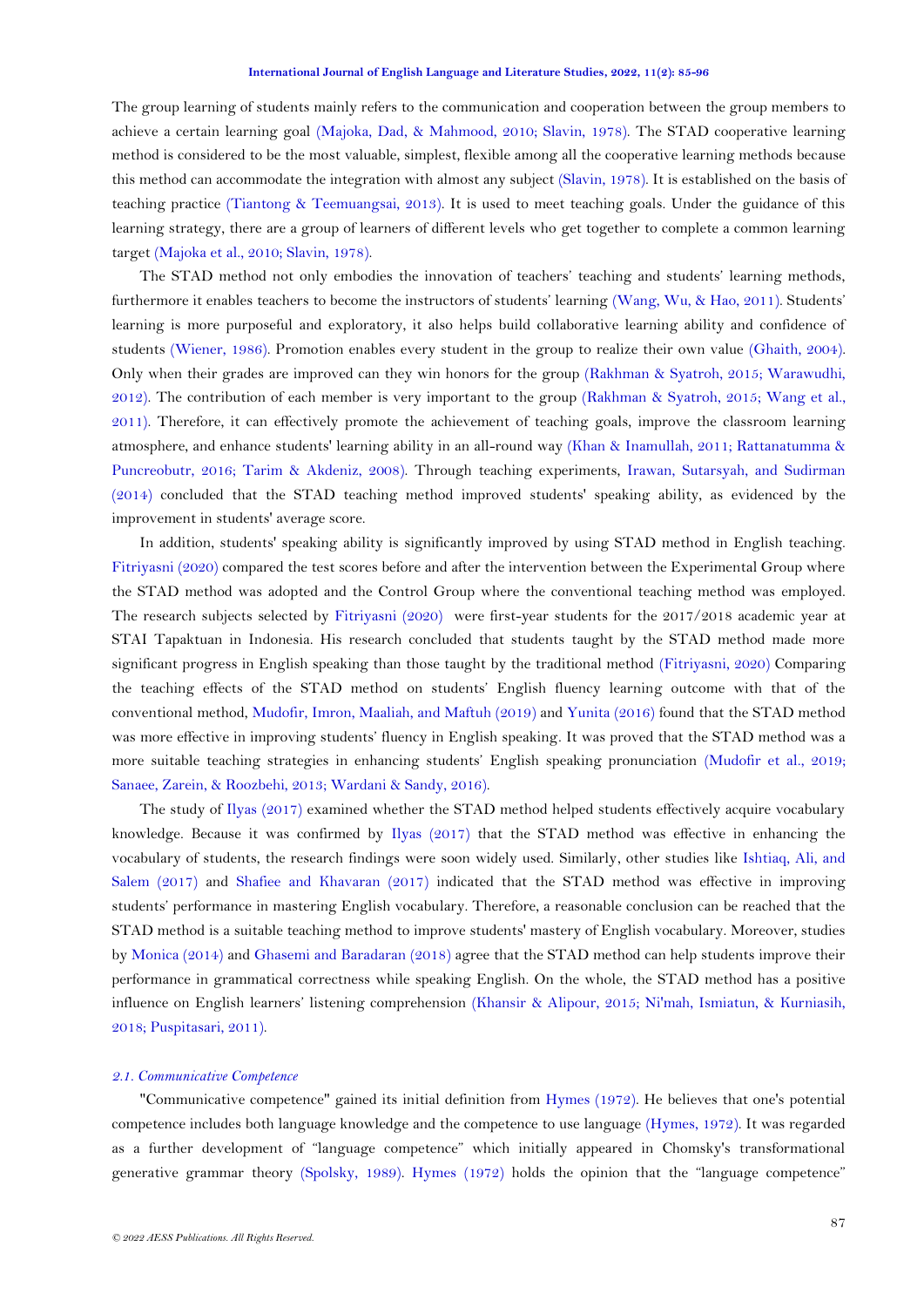brought up by Chomsky only takes grammar into consideration; hence, it presents only one-sided picture of the issue. It is the perfect language competence under ideal conditions. It fails to take into account other factors except those closely related to grammar in actual communication situations.

Hyme's "communicative competence" includes four aspects: (1)Grammaticality focuses on examination of grammatical elements such as pronunciation, vocabulary and grammar, to check whether a sentence has followed the grammatical rules or not; (2) Judgement of feasibility concerns whether the expression is accepted by the listener, or conforms to social language habits; (3) Judgment of appropriateness evaluates whether it is expressed in an appropriate way or conform to the identity of the speaker in a specific language environment; (4) Reality means that although some expressions meet the grammatical rules, but they are no longer used in real life, and such expressions are not suitable for communication [\(Hymes, 1972\)](#page-10-18). From the above four aspects it can be seen that language knowledge and mastery of the language make up Hymes's communicative competence model which undoubtedly had a huge impact on the field of linguistic study at that time [\(Johnstone & Marcellino, 2010\)](#page-10-19).

## **3. METHODOLOGY**

This study adopted a quantitative approach to embrace data collection and analysis. The selected sample was 80 students from two different classes of first-year non-English majors. The intact group or non-random sampling was adopted to select two groups of students. The STAD method was adopted to teach the Experimental Group. At the same time, the conventional teaching method was employed to teach the Control Group. Every 40 students were divided into a group. Random sampling was not allowed because it would have interrupted regular teaching plan. The questions for the tests before and after the experiment were adapted from IELTS speaking test and listening test. The test questions included 3 speaking tasks and 40 listening tasks. SPSS Program for Windows version 25 was applied to analyze the data using ANCOVA test. Pre-test was used as a covariate to eliminate the differences between the groups prior to the intervention.

### **4. RESULTS AND DISCUSSION**

Quantitative data analysis was carried out by applying ANCOVA test to examine six null hypotheses, and answer the corresponding six research questions. This data indicated the subjects' mean scores of English communicative competence and comprised speaking and listening skills.

RQ1. Does the study find a statistically significant difference in the overall performance of English communicative competence between the Experimental Group which used the STAD approach, and the Control Group, which used the traditional teaching method?

*Ho1: The study does not find a significant difference in the overall performance of English communicative competence between the Experimental Group which used the STAD approach, and the control group which used the traditional teaching method.*

<span id="page-3-0"></span>The aim of this question was to see the effect in the overall performance for English communicative competence between the Experimental Group and its counter parts prior and after the experiment. The ANCOVA test was applied to make a comparison for students' overall performance of English communicative competence before and after the experiment[. Table 1a](#page-3-0) and [Table 1b](#page-4-0) reveal the findings of this question.

**Table 1a.** The mean score of students' overall performance in the pre-test and post-test of English communicative competence.

| Group        | <b>Pre-test</b> |            | Post-test |       |
|--------------|-----------------|------------|-----------|-------|
|              | Mean            | ${\rm SD}$ | Mean      | SD    |
| Experimental | 68.45           | 8.180      | 79.05     | 7.984 |
| Control      | 69.60           | 6.130      | 70.68     | 6.421 |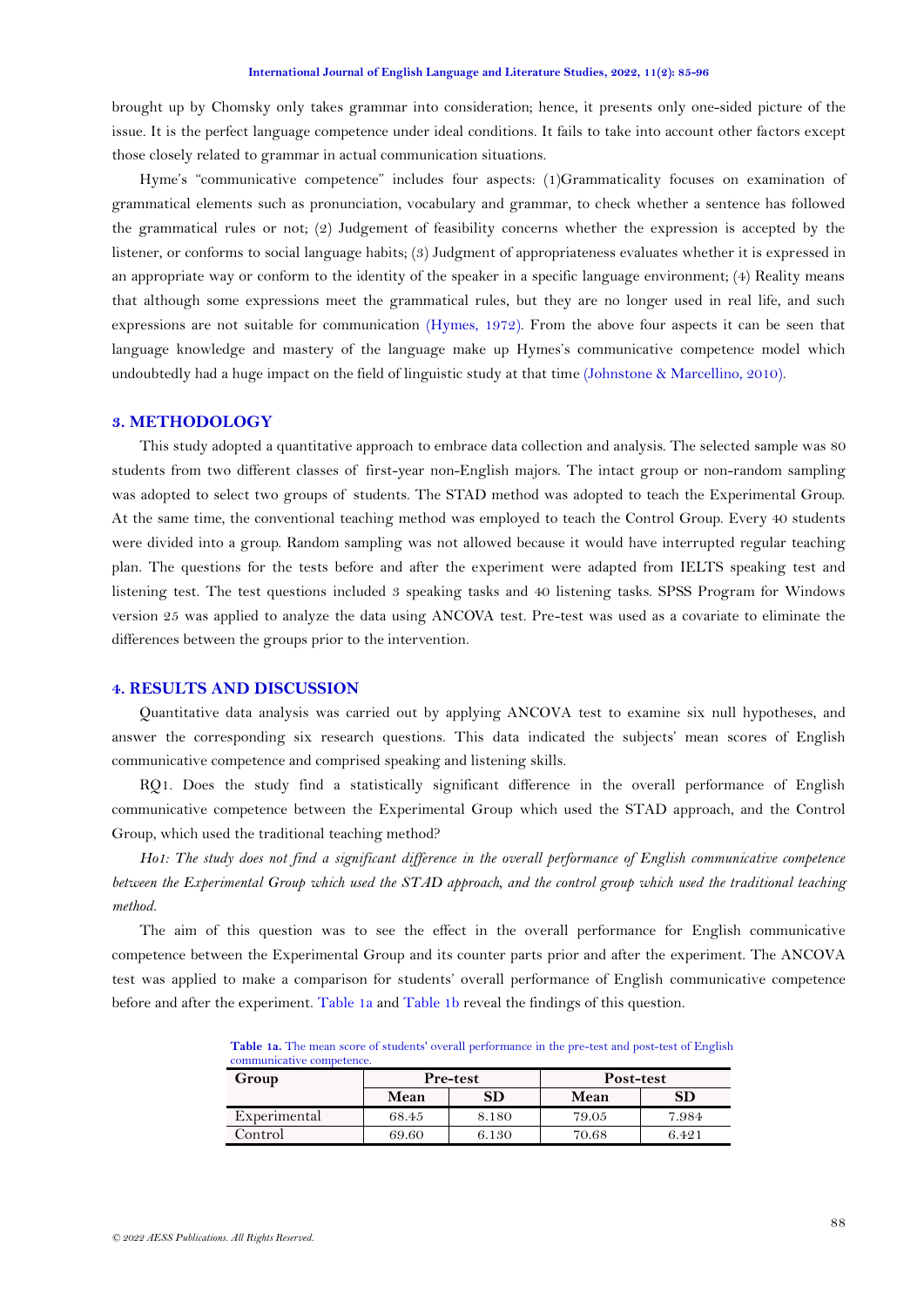Findings in [Table 1a](#page-3-0) indicates that in pre-test the average score of overall performance of the Experimental Group in English communicative competence is 68.45 and the mean score for the Control Group is 69.60 which is almost the same. The Experimental Group (Mean=79.05, SD=7.984) scored significantly higher than the Control Group (Mean=70.68, SD=6.421) on the post-intervention test.

<span id="page-4-0"></span>

|                                                                     | <b>Table 1b.</b> The results of the ANCOVA test on overall performance in English communicative competence. |               |                    |             |       |  |
|---------------------------------------------------------------------|-------------------------------------------------------------------------------------------------------------|---------------|--------------------|-------------|-------|--|
| Tests of Between-Subjects Effects                                   |                                                                                                             |               |                    |             |       |  |
| <b>Dependent Variable:</b> Overall performance after the experiment |                                                                                                             |               |                    |             |       |  |
| <b>Source</b>                                                       | <b>Type III Sum of Squares</b>                                                                              | df            | <b>Mean Square</b> | $\mathbf F$ | Sig.  |  |
| Corrected Model                                                     | 6327.765 <sup>a</sup>                                                                                       | $\mathcal{Q}$ | 3163.882           | 2491.373    | 0.000 |  |
| Intercept                                                           | 22.459                                                                                                      |               | 22.459             | 17.685      | 0.000 |  |
| Pre-Overall                                                         | 4016.515                                                                                                    |               | 4016.515           | 3162.771    | 0.000 |  |
| Group                                                               | 2809.989                                                                                                    |               | 2809.989           | 2212.702    | 0.000 |  |
| Error                                                               | 97.785                                                                                                      | 77            | 1.270              |             |       |  |
| Total                                                               | 440666.000                                                                                                  | 80            |                    |             |       |  |
| Corrected Total                                                     | 6425.550                                                                                                    | 79            |                    |             |       |  |
|                                                                     | a. R Squared = $0.985$ (Adjusted R Squared = $0.984$ )                                                      |               |                    |             |       |  |

**Note:** The alpha level is at p<0.05.

[Table 1b](#page-4-0) shows that, when compared to the Control Group, the Experimental Group's total performance in English communicative competence is significantly higher ( $F = 2212.702$ , df = 1, p = 0.000). As a result, the findings failed to approve Ho1. Hence, the Research Question 1 is answered.

It can be inferred that the STAD method worked effectively in enhancing overall performance scores of the Experimental Group. On the other hand, the scores of the Control Group taught with the conventional teaching methods were lower. The above findings confirmed the statements proposed by [Irawan et al. \(2014\)](#page-10-9) and [Fitriyasni](#page-10-10)  [\(2020\)](#page-10-10) which indicated that the implementation of the STAD method had significantly improved students' English communicative competence.

As stressed by [Wiener \(1986\)](#page-11-7) the STAD method helps to build collaborative learning ability and confidence of students. While working in groups students get an opportunity to learn from their peers. In addition, the utilization of the STAD method provides a conducive learning environment and enhances students' learning ability [\(Khan &](#page-10-8)  [Inamullah, 2011;](#page-10-8) [Rattanatumma & Puncreobutr, 2016;](#page-11-10) [Tarim & Akdeniz, 2008\)](#page-11-11).

RQ2. Does the study find a significant difference in the mean scores on fluency and coherence between the Experimental Group which used the STAD approach, and the control group which used the traditional teaching method?

*Ho2: The study does not find a significant difference in mean scores on fluency and coherence scores between the Experimental Group which used the STAD approach, and the control group, which used the traditional teaching method.*

The intention of this question was to compare the performance of the treatment group and the control group in terms of fluency and coherence of speaking abilities before and after the intervention. The ANCOVA test was used to look at the differences in speaking fluency and coherence before and after the trial. Results for this question are shown in [Table 2a](#page-4-1) and [Table 2b.](#page-5-0)

**Table 2a.** The mean score of students' Performance in fluency and coherence of speaking skills in the pre-test and post-test.

<span id="page-4-1"></span>

| Group        | <b>Pre-test</b> |            |       | Post-test |
|--------------|-----------------|------------|-------|-----------|
|              | Mean            | ${\bf SD}$ | Mean  |           |
| Experimental | 70.28           | 9.086      | 80.08 | 8.411     |
| Control      | 70.63           | 8.298      | 71.11 | 8.746     |

Findings in [Table 2a](#page-4-1) reveal that the average score of the Experimental Group for their performance in fluency and coherence of speaking skills is 70.28 and for their counterparts it is 70.63 which is nearly the same. In the test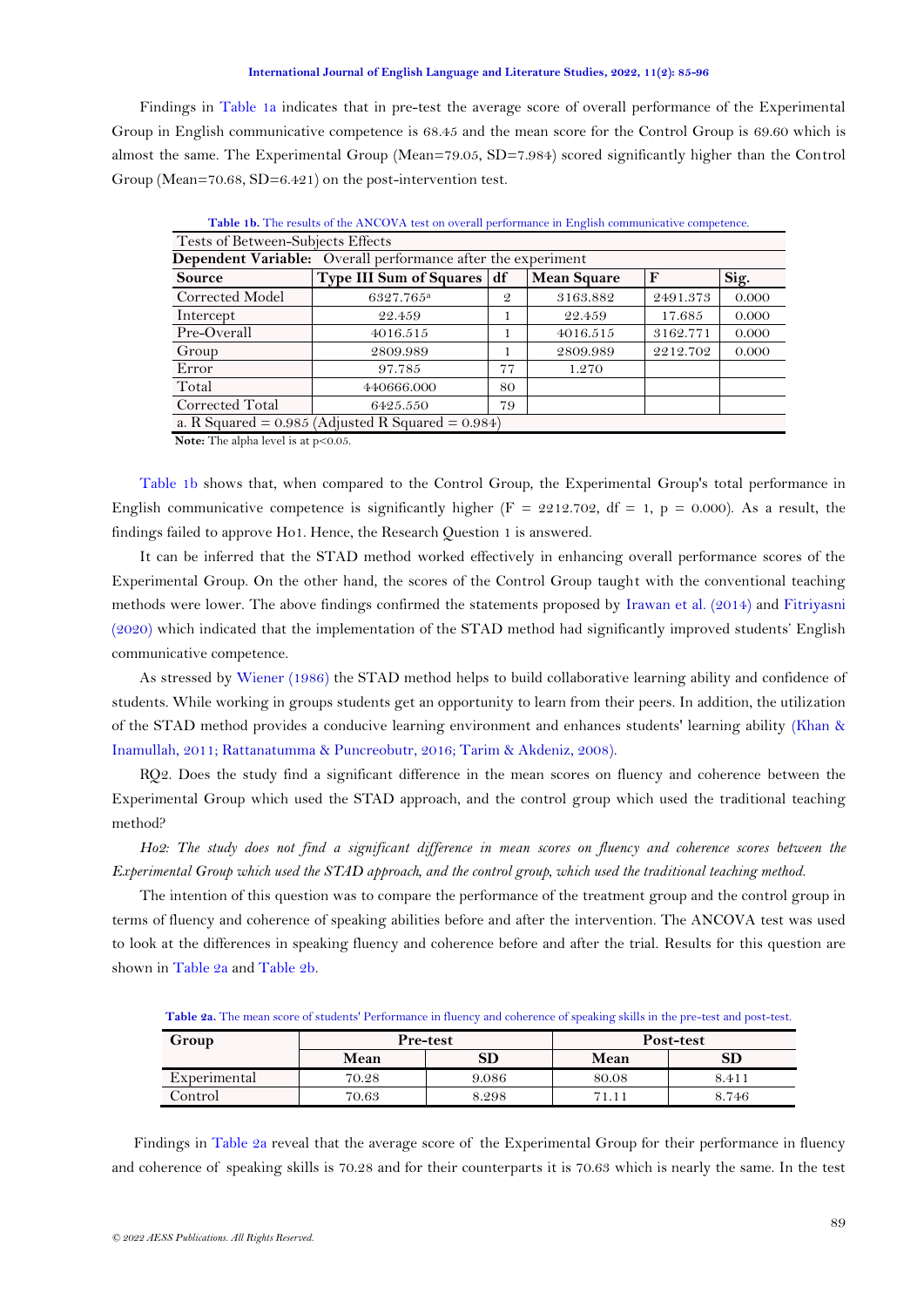taken after the intervention, the Experimental Group (Mean=79.05, SD=8.411) scored much higher than its counterpart (Mean=71.11, SD=8.746).

<span id="page-5-0"></span>

| Tests of Between-Subjects Effects                  |                                                        |               |                    |         |       |  |
|----------------------------------------------------|--------------------------------------------------------|---------------|--------------------|---------|-------|--|
| Dependent Variable: Score of fluency and coherence |                                                        |               |                    |         |       |  |
| <b>Source</b>                                      | <b>Type III Sum of Squares</b>                         | df            | <b>Mean Square</b> | F       | Sig.  |  |
| Corrected Model                                    | 5949.843 <sup>a</sup>                                  | $\mathcal{Q}$ | 2974.921           | 620.539 | 0.000 |  |
| Intercept                                          | 80.925                                                 |               | 80.925             | 16.880  | 0.000 |  |
| Pre-Fluency &                                      | 4496.330                                               | 1             | 4496.330           | 937.890 | 0.000 |  |
| Coherence                                          |                                                        |               |                    |         |       |  |
| Group                                              | 1653.718                                               |               | 1653.718           | 344.949 | 0.000 |  |
| Error                                              | 369.145                                                | 77            | 4.794              |         |       |  |
| Total                                              | 579061.000                                             | 80            |                    |         |       |  |
| Corrected Total                                    | 6318.988                                               | 79            |                    |         |       |  |
|                                                    | a. R Squared = $0.942$ (Adjusted R Squared = $0.940$ ) |               |                    |         |       |  |

**Table 2b.** The results of the ANCOVA test on performance in fluency and coherence of speaking skills.

**Note:** The alpha level is at p<0.05.

Results of the ANCOVA test demonstrated in [Table 2b](#page-5-0) imply that in terms of oral fluency and coherence, compared to its counterpart, the Experimental Group obtained a higher score  $(F=344.949, df=1, p=.000)$ . Accordingly, the results failed to accept Ho2 and the Research Question 2 is answered.

The research results showed that the impact of the STAD method on the Experimental Group's performance in fluency and coherence of speaking skills is more significant than that of the conventional method on the Control Group. These results support findings by [Mudofir et al. \(2019\)](#page-10-11) and [Yunita \(2016\)](#page-11-12) which indicated that concerning the learning outcomes of speaking fluency, the students trained using the conventional teaching method did not perform as good as those who were taught using the STAD learning strategy. This is because the STAD method positively affects the self-esteem of students and motivate them to learn [\(Wiener, 1986\)](#page-11-7).

RQ3. Does the study find a significant difference in the mean scores on lexical resource between the Experimental Group which used the STAD approach, and the control group which used the traditional teaching method?

*Ho3: The study does not find a significant difference in the mean scores on lexical resource between the Experimental Group which used the STAD approach, and the control group which used the traditional teaching method.*

This purpose of this question was to find out whether there was a difference between the effects of Experimental Group and its counter group in improving the mean scores on lexical resource before and after the experiment. Thereby, the ANCOVA test was applied to examine the effect on performance in lexical resource of speaking skills before and after the intervention. The results for the questions are presented in [Table 3a](#page-5-1) and [Table](#page-6-0)  [3b.](#page-6-0)

<span id="page-5-1"></span>

| <b>Table Ja,</b> The mean score of students performances in rexiour resource of speaking skins in the pre-test and post-test. |          |        |       |           |  |  |
|-------------------------------------------------------------------------------------------------------------------------------|----------|--------|-------|-----------|--|--|
| Group                                                                                                                         | Pre-test |        |       | Post-test |  |  |
|                                                                                                                               | Mean     | SD     | Mean  | SD        |  |  |
| Experimental                                                                                                                  | 72.48    | 9.331  | 81.10 | 9.058     |  |  |
| Control                                                                                                                       | 73.03    | 10.063 | 74.28 | 11.241    |  |  |

**Table 3a.** The mean score of students' performances in lexical resource of speaking skills in the pre-test and post-test.

Results in [Table 3a](#page-5-1) suggest that the average test score of the Experimental Group before the experiment in terms of lexical resource of speaking skills is 72.48 and the average score for its counter group is 73.03 which is almost equal. However, after the experiment, the Control Group (Mean=74.28, SD=11.241) lagged far behind the treatment group (Mean=81.10, SD=9.058).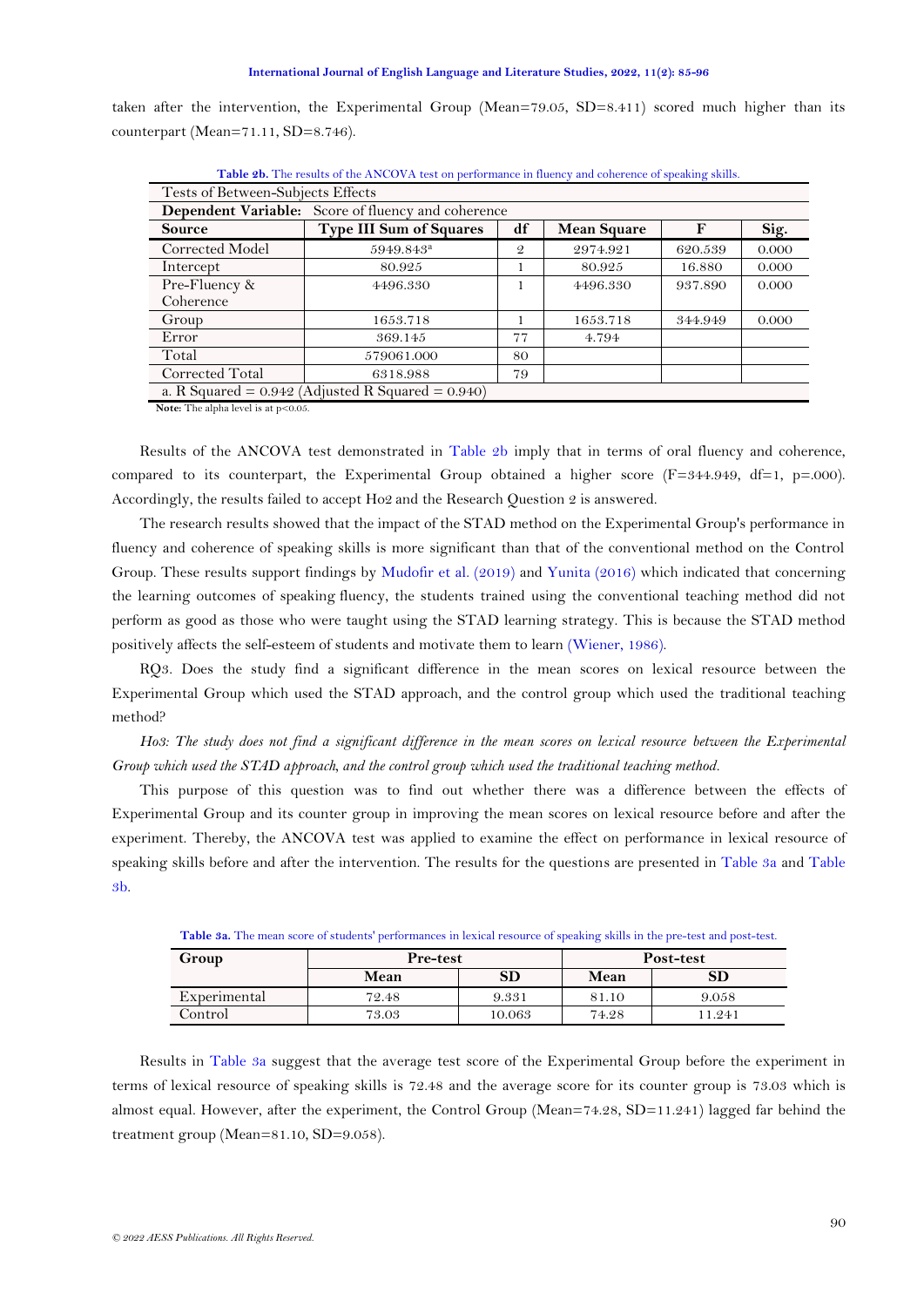#### **International Journal of English Language and Literature Studies, 2022, 11(2): 85-96**

| <b>Dependent Variable:</b> Score of fluency and cohesion |                                                        |               |                    |         |       |  |
|----------------------------------------------------------|--------------------------------------------------------|---------------|--------------------|---------|-------|--|
| <b>Source</b>                                            | <b>Type III Sum of Squares</b>                         | df            | <b>Mean Square</b> | F       | Sig.  |  |
| Corrected Model                                          | 227.470 <sup>a</sup>                                   | $\mathcal{Q}$ | 113.735            | 325.347 | 0.000 |  |
| Intercept                                                | 7.358                                                  |               | 7.358              | 21.049  | 0.000 |  |
| Pre lexical                                              | 171.357                                                |               | 171.357            | 490.180 | 0.000 |  |
| Group                                                    | 59.040                                                 |               | 59.040             | 168.889 | 0.000 |  |
| Error                                                    | 26.918                                                 | 77            | 0.350              |         |       |  |
| Total                                                    | 23137.000                                              | 80            |                    |         |       |  |
| Corrected Total                                          | 254.387                                                | 79            |                    |         |       |  |
|                                                          | a. R Squared = $0.894$ (Adjusted R Squared = $0.891$ ) |               |                    |         |       |  |

Table 3b. The results of the ANCOVA test on performance in lexical resource of speaking skills.

**Note:** The alpha level is at p<0.05.

<span id="page-6-0"></span>Tests of Between-Subjects Effects

Findings of the ANCOVA test presented in [Table 3b](#page-6-0) imply that the Control Group failed to defeat the Experimental group in their performance in lexical resource of speaking skills ( $F = 168.889$ , df = 1, p = 0.000). On this account, the results failed to accept Ho3 and the answer to research question 3 was obtained.

The findings clearly show that compared with the Control Group who were taught utilizing conventional methods, the application of the STAD method affects the Experimental Group's mean score in lexical resource in a greater way. However, the reason for the better performance of the treatment group was that this group's students were more motivated due to the new teaching strategy (i.e. the STAD method) than their counterparts in the other group. These findings are in agreement with those of [Ilyas \(2017\)](#page-10-12); [Ishtiaq et al. \(2017\)](#page-10-13) and [Shafiee and Khavaran](#page-11-15)  [\(2017\)](#page-11-15) which emphasize that the STAD approach is a suitable choice for improving students' vocabulary mastery. As stated by [Ghaith \(2004\)](#page-10-7), the utilization of the STAD method greatly promotes students' motivation in making their contribution to group achievement and hence improving their own learning performance.

RQ4. Does the study find a significant difference in the mean scores on grammatical range and accuracy between the Experimental Group which used the STAD approach, and the control group, which used the traditional teaching method?

*Ho4: The study does not find a significant difference in the mean scores on grammatical range and accuracy between the Experimental Group which used the STAD approach, and the control group which used the traditional teaching method.*

This question intended to find out whether there was a difference between the effects of Experimental Group and its counter group in improving the mean scores on grammatical range and accuracy before and after the experiment. Thereby, the ANCOVA test was applied to examine the effect on performance in grammatical range and accuracy of speaking skills before and after the intervention. The results for the question are presented in [Table](#page-6-1)  [4a](#page-6-1) and [Table 4b.](#page-7-0)

| Group        | Pre-test |        | Post-test |        |
|--------------|----------|--------|-----------|--------|
|              | Mean     | SD     | Mean      | SD     |
| Experimental | 63.24    | 17.797 | 74.60     | 13.690 |
| Control      | 62.69    | 19.098 | 63.80     | 18.803 |

<span id="page-6-1"></span>Table 4a. The mean score of students' performances in grammatical range and accuracy of speaking skills in the pre-test and post-test.

Findings exhibited in [Table 4a](#page-6-1) reveal that in the test taken before the intervention, the Experimental Group scored an average of 63.24 in grammatical range and accuracy of speaking skills and the mean score for the Control Group is 62.69 which is almost the same. In the test after the intervention, the Experimental Group (Mean=74.60, SD=13.690) thus defeated the Control Group (Mean=63.80, SD=18.803) by gaining a much higher score.

The ANCOVA test results shown in [Table 4b](#page-7-0) demonstrate that the Experimental Group greatly surpass its counter group in their performance in grammatical range and accuracy of speaking skills ( $F=190.447$ , df=1, p=0.000). Hence the results failed to accept Ho4.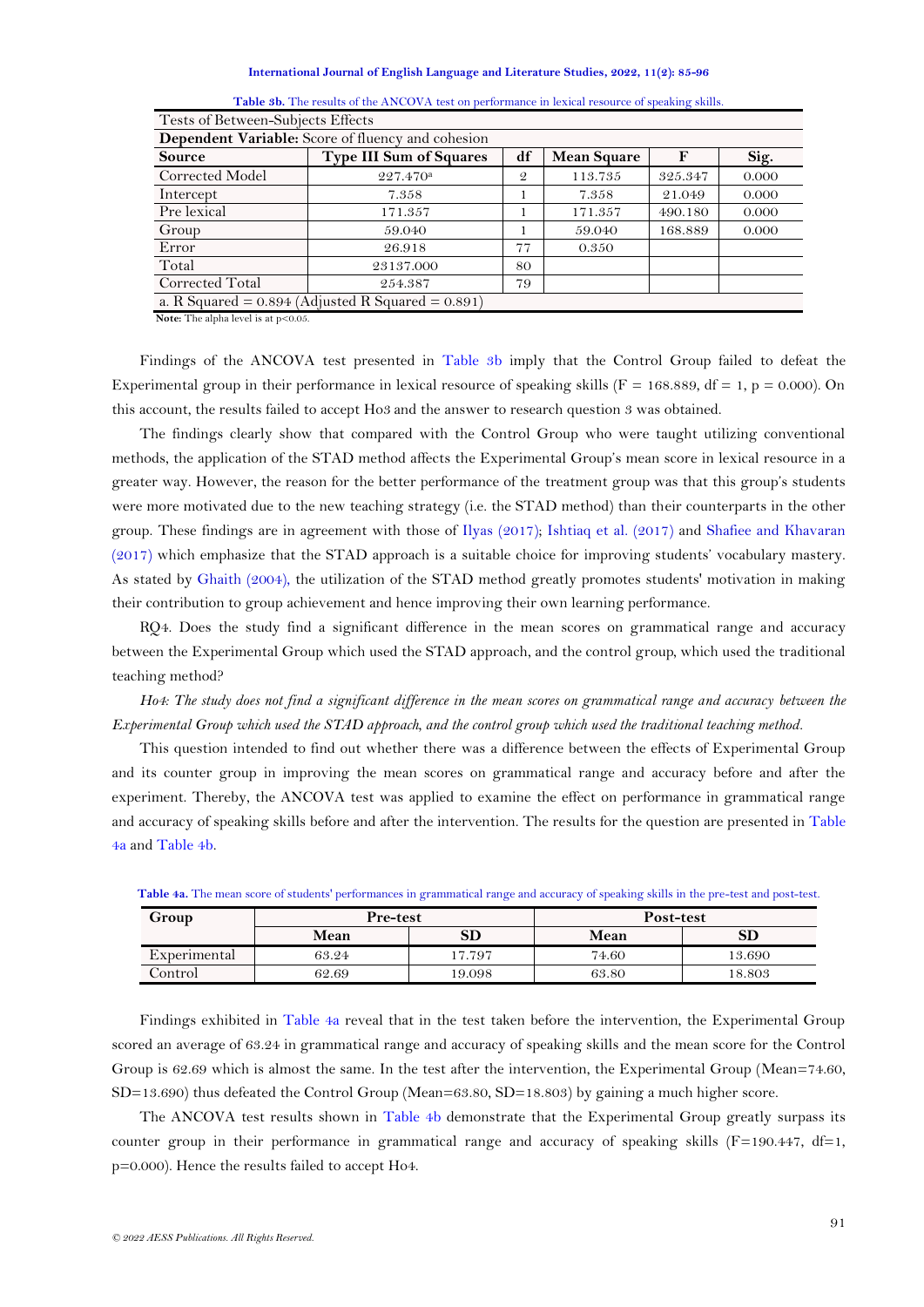| Dependent Variable: Score of grammatical range and accuracy |                                                        |               |                    |          |       |  |
|-------------------------------------------------------------|--------------------------------------------------------|---------------|--------------------|----------|-------|--|
| Source                                                      | <b>Type III Sum of Squares</b>                         | df            | <b>Mean Square</b> | F        | Sig.  |  |
| Corrected Model                                             | 23147.718 <sup>a</sup>                                 | $\mathcal{Q}$ | 11573.859          | 726.265  | 0.000 |  |
| Intercept                                                   | 1170.816                                               |               | 1170.816           | 73.469   | 0.000 |  |
| Pre Grammar                                                 | 19870.918                                              |               | 19870.918          | 1246.910 | 0.000 |  |
| group                                                       | 3034.996                                               |               | 3034.996           | 190.447  | 0.000 |  |
| Error                                                       | 1227.082                                               | 77            | 15.936             |          |       |  |
| Total                                                       | 396474.000                                             | 80            |                    |          |       |  |
| Corrected Total                                             | 24374.800                                              | 79            |                    |          |       |  |
|                                                             | a. R Squared = $0.950$ (Adjusted R Squared = $0.948$ ) |               |                    |          |       |  |

<span id="page-7-0"></span>Table 4b. The results of the ANCOVA test on performance in grammatical range and accuracy of speaking skills. **Tests of Between-Subjects Effects**

**Note:** The alpha level is at p<0.05.

The answer to Research Question 4 was thus acquired. These results also reveal that, in comparison with the Control Group taught using the conventional method, the utilization of the STAD method in college English teaching improved more significantly the performance of the Experimental Group in grammatical range and accuracy. However, apart from many of the other reasons mentioned above, students in the Experimental Group had a more interesting learning experience with the STAD method than students in the Control Group who were into a routine work. As a result, the Control Group did not perform as good as their counterparts in the Experimental Group in grammatical range and accuracy.

These results are in support of the findings by [Monica \(2014\)](#page-10-14) and by [Ghasemi and Baradaran \(2018\)](#page-10-15) which claimed that the STAD method applied by the English teacher successfully helped students to improve their English grammar. Besides, the STAD method encourages every member to participate in group activities and improves interaction among students and encourages them to win more honors and awards for group achievement [\(Rakhman & Syatroh, 2015;](#page-11-8) [Warawudhi, 2012\)](#page-11-9).

RQ5. Does the study find a significant difference in the mean scores on pronunciation between the Experimental Group which used the STAD approach, and the control group which used the traditional teaching method?

*Ho5: The study does not find a significant difference in the mean scores on pronunciation between the Experimental Group which used the STAD approach, and the control group which used the traditional teaching method.*

This question tried to find out whether there was a difference between the effects of the Experimental Group and its counter group in improving the mean scores on pronunciation skills before and after the experiment. Accordingly, the ANCOVA test was applied to examine the effect on performance in pronunciation before and after the intervention. The results for the question are presented in [Table 5a](#page-7-1) and [Table 5b.](#page-7-2)

<span id="page-7-1"></span>

| Group        | <b>Pre-test</b> |        |       | Post-test |
|--------------|-----------------|--------|-------|-----------|
|              | Mean            | SD     | Mean  | SD        |
| Experimental | 63.24           | 17.797 | 74.60 | 13.690    |
| Control      | 62.69           | 19.098 | 63.80 | 18.803    |

**Table 5a.** The mean score of students' Performance in pronunciation in the pre-test and post-test.

<span id="page-7-2"></span>The results in [Table 5a](#page-7-1) clearly show that the average score of the Experimental Group in pronunciation before the intervention was 63.24 and the mean score of the Control Group was 62.69. It can be inferred that there is only a negligible difference between the score of the Experimental Group and that of the counter group. However, in the test after the intervention, the Experimental Group (Mean=74.60, SD=13.690) greatly exceeded the Control Group (Mean=63.80, SD=18.803).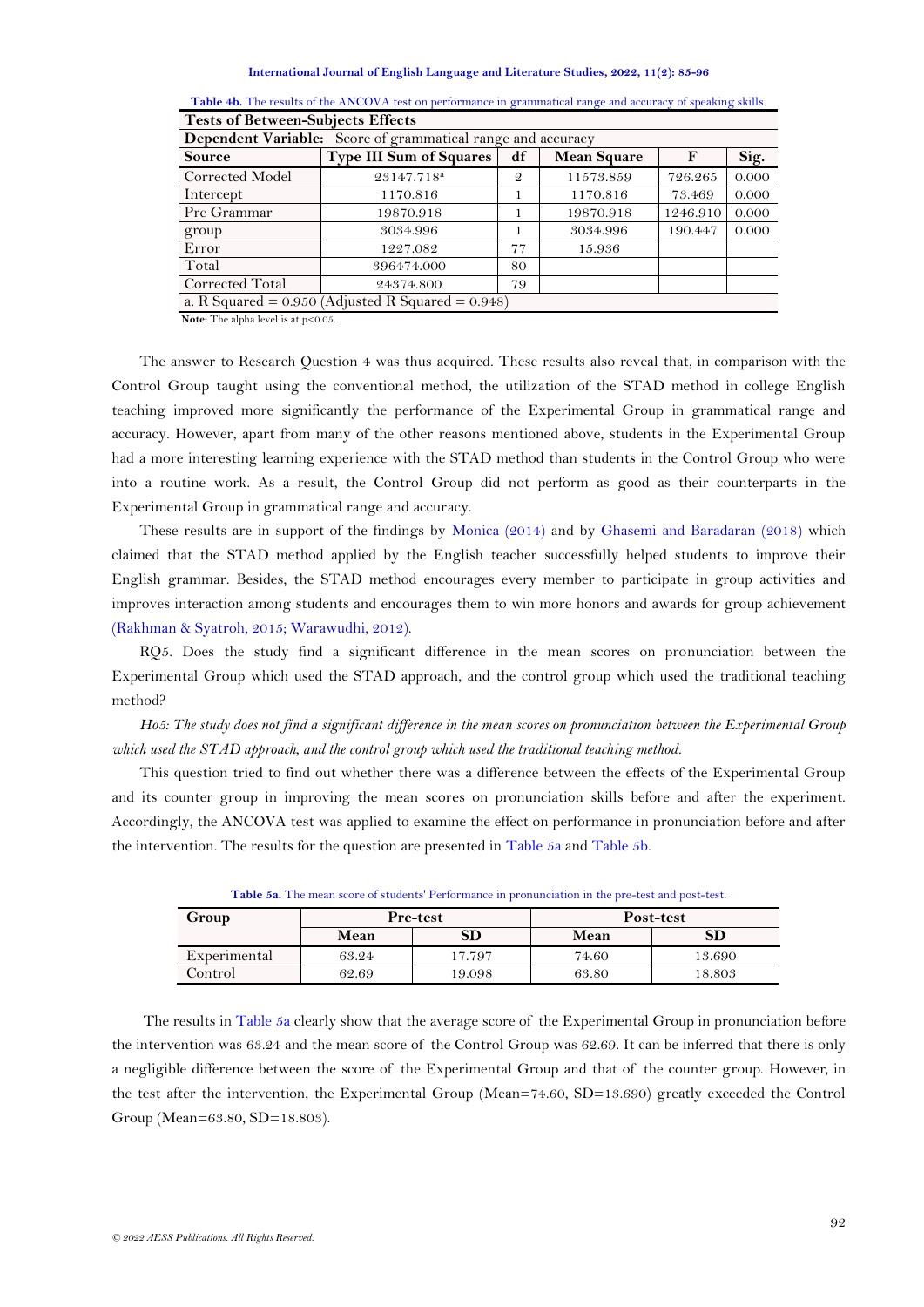#### **International Journal of English Language and Literature Studies, 2022, 11(2): 85-96**

| <b>Tests of Between-Subjects Effects</b>   |                                                        |               |                    |          |       |  |  |
|--------------------------------------------|--------------------------------------------------------|---------------|--------------------|----------|-------|--|--|
| Dependent Variable: Score of pronunciation |                                                        |               |                    |          |       |  |  |
| <b>Source</b>                              | <b>Type III Sum of Squares</b>                         | df            | <b>Mean Square</b> | F        | Sig.  |  |  |
| Corrected Model                            | 14659.712 <sup>a</sup>                                 | $\mathcal{Q}$ | 7329.856           | 1328.700 | 0.000 |  |  |
| Intercept                                  | 0.874                                                  |               | 0.874              | 0.158    | 0.692 |  |  |
| Pre Pronunciation                          | 12117.200                                              |               | 12117.200          | 2196.513 | 0.000 |  |  |
| Group                                      | 2792.359                                               |               | 2792.359           | 506.177  | 0.000 |  |  |
| Error                                      | 424.775                                                | 77            | 5.517              |          |       |  |  |
| Total                                      | 403035.000                                             | 80            |                    |          |       |  |  |
| Corrected Total                            | 15084.487                                              | 79            |                    |          |       |  |  |
|                                            | a. R Squared = $0.972$ (Adjusted R Squared = $0.971$ ) |               |                    |          |       |  |  |

| <b>Table 5b.</b> The results of the ANCOVA test on performance in pronunciation |  |  |
|---------------------------------------------------------------------------------|--|--|
|---------------------------------------------------------------------------------|--|--|

**Note:** The alpha level is at  $p < 0.05$ .

The ANCOVA test results shown in [Table 5b](#page-7-2) confirmed that the treatment group obtained greater score than the counter group in their performance in pronunciation ( $F=190.447$ ,  $df=1$ , p=0.000). Thus, the results failed to accept Ho5 and the Research Question 5 was answered.

The findings disclosed that the use of STAD method in English teaching colleges improved the scores of the treatment group in pronunciation skills in a much greater way as compared to the counter group taught using the conventional method. Students belonging to the Experimental Group worked in a team and were free to discuss and share with their teammates, in which the Control Group had little chance to be involved. These findings are parallel with findings by [Mudofir et al. \(2019\)](#page-10-11); [Sanaee et al. \(2013\)](#page-11-13) and [Wardani and Sandy \(2016\)](#page-11-14) which indicated that students achieved better learning outcomes in English pronunciation because of the STAD method. Moreover, students of different proficiency level work together towards a sharing goal to enhance their overall performance of the group work. Thus, it created a platform for every student to improve individually through collaborative learning [\(Majoka et al., 2010;](#page-10-6) [Slavin, 1978\)](#page-11-4).

RQ6. Does the study find a significant difference in the mean scores on listening between the Experimental Group which used the STAD approach, and the control group which used the traditional teaching method?

*Ho6: The study does not find a significant difference in the mean scores on listening between the Experimental Group which used the STAD approach, and the control group which used the traditional teaching method.*

The aim of this question was to make a comparison of the performance of the Experimental Group and its counter group in improving the mean scores on in improving listening prior to and after the intervention. The ANCOVA test was carried out to examine the influence on performance in listening before and after the experiment. The results for the question are demonstrated in [Table 6a](#page-8-0) and [Table 6b.](#page-8-1)

<span id="page-8-0"></span>

| Group        | <b>Pre-test</b> |        |       | Post-test |
|--------------|-----------------|--------|-------|-----------|
|              | Mean            | SD     | Mean  | SD        |
| Experimental | 66.44           | 10.363 | 77.53 | 9.974     |
| Control      | 68.48           | 8.030  | 70.08 | 8.247     |

**Table 6a.** The mean score of students' performance in listening in the pre-test and post-test.

As can be seen from [Table 6a,](#page-8-0) in the pre-test, the Experimental Group scored 66.44, while the Control Group scored 68.48. As a result, there is little difference between the two groups in listening. However, the average score of the Experimental Group after the intervention (Mean=77.53, SD=9.974) significantly outnumbered that of the Control Group (Mean=70.08, SD=8.247).

<span id="page-8-1"></span>Results of the ANCOVA test provided in [Table 6b](#page-8-1) highlight the illustration that the Experimental Group significantly outperformed its counter group in listening ( $F=912.489$ ,  $df=1$ ,  $p=0.000$ ). Hence, the results failed to accept Ho6 and Research Question 6 was answered. The findings rejected Ho6, and answer to research question 6 was also obtained.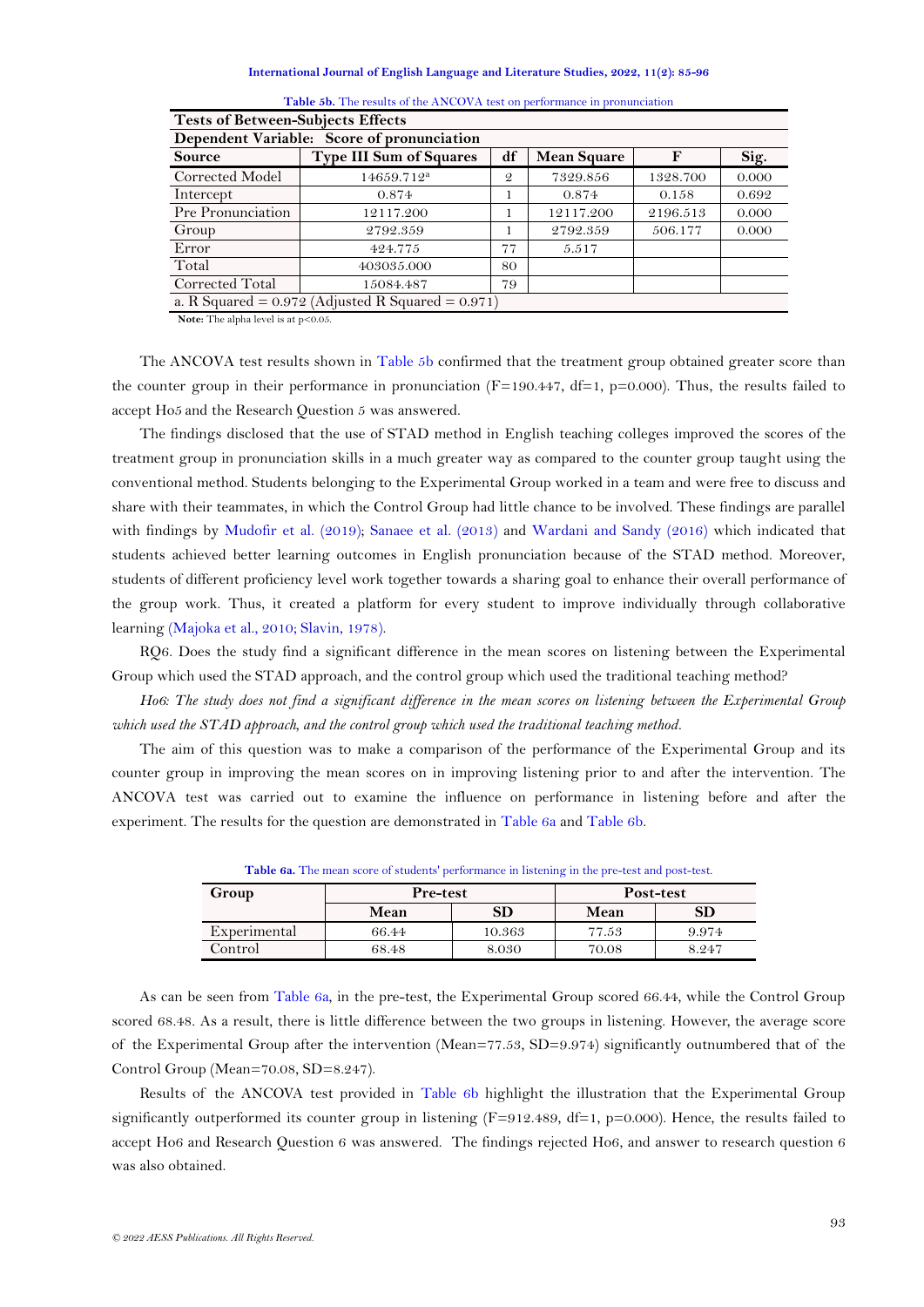#### **International Journal of English Language and Literature Studies, 2022, 11(2): 85-96**

| Tests of Between-Subjects Effects                      |                         |               |                    |          |       |
|--------------------------------------------------------|-------------------------|---------------|--------------------|----------|-------|
| Dependent Variable: Score of listening                 |                         |               |                    |          |       |
| <b>Source</b>                                          | Type III Sum of Squares | df            | <b>Mean Square</b> | F        | Sig.  |
| Corrected Model                                        | 8459.496 <sup>a</sup>   | $\mathcal{Q}$ | 4229.748           | 1265.780 | 0.000 |
| Intercept                                              | 71.419                  |               | 71.419             | 21.373   | 0.000 |
| Pre-listening                                          | 6275.446                |               | 6275.446           | 1877.969 | 0.000 |
| Group                                                  | 3049.185                |               | 3049.185           | 912.489  | 0.000 |
| Error                                                  | 257.304                 | 77            | 3.342              |          |       |
| Total                                                  | 426900.000              | 80            |                    |          |       |
| Corrected Total                                        | 8716.800                | 79            |                    |          |       |
| a. R Squared = $0.970$ (Adjusted R Squared = $0.970$ ) |                         |               |                    |          |       |

Table 6b. The results of the ANCOVA test on performance in listening.

**Note:** The alpha level is at p<0.05.

These results showed that the use of the STAD method in college English teaching cause a more significant improvement for the Experimental Group in listening. On the contrary, the Control group where the conventional teaching method was employed, scored lower in listening. These findings are consistent with those of [Khansir and](#page-10-16)  [Alipour \(2015\)](#page-10-16); [Ni'mah et al. \(2018\)](#page-10-17) and [Puspitasari \(2011\)](#page-11-16) who found that the conventional teaching method was far less effective than the student team achievements division in improving English learners' listening comprehension. Moreover, it was also accepted that the STAD method fully supported students' listening strategy especially during group work and collaborative learning [\(Tiantong & Teemuangsai, 2013\)](#page-11-5).

# **5. CONCLUSION**

The research findings have conspicuously revealed that students of the Experimental Group where the STAD method was adopted improved more significantly in their overall performance in English communicative competence. Furthermore, it dramatically improved their speaking and listening skills. However, students of the Control Group, where the conventional teaching method was employed, were outperformed by those of the Experimental Group, since they could not show improvement in their communicative competence. As a result, conclusion can be drawn that by using the STAD method in colleges, English instruction can help to enhance students' communicative competence.

However, there were a few limitations in this study. The first limitation was the duration of the intervention because it lasted only 8 weeks. Therefore, future researchers can carry out the experiment for a longer period to investigate the retention of knowledge on students' English communicative competence after using the STAD method. Secondly, the sample of this study only consisted of students from one Chinese higher vocational institution. Therefore, the results of the study can only be generalized to a similar sample. It is hoped that a larger sample from different levels of educational institutions in China can be selected for future studies. Thirdly, this study only focused on quantitative research design. In future research, qualitative design should be included. Finally, this study was generally limited to determining the extent to which the STAD approach influenced students' overall English communicative competence. The impact of the STAD approach on reading, writing, and listening can be included in future research.

**Funding:** This study received no specific financial support. **Competing Interests:** The authors declare that they have no competing interests. **Authors' Contributions:** All authors contributed equally to the conception and design of the study.

## **REFERENCES**

<span id="page-9-0"></span>Baker, W. (2015). Culture and complexity through English as a lingua franca: Rethinking competences and pedagogy in ELT. *Journal of English as a Lingua Franca, 4*(1), 9-30.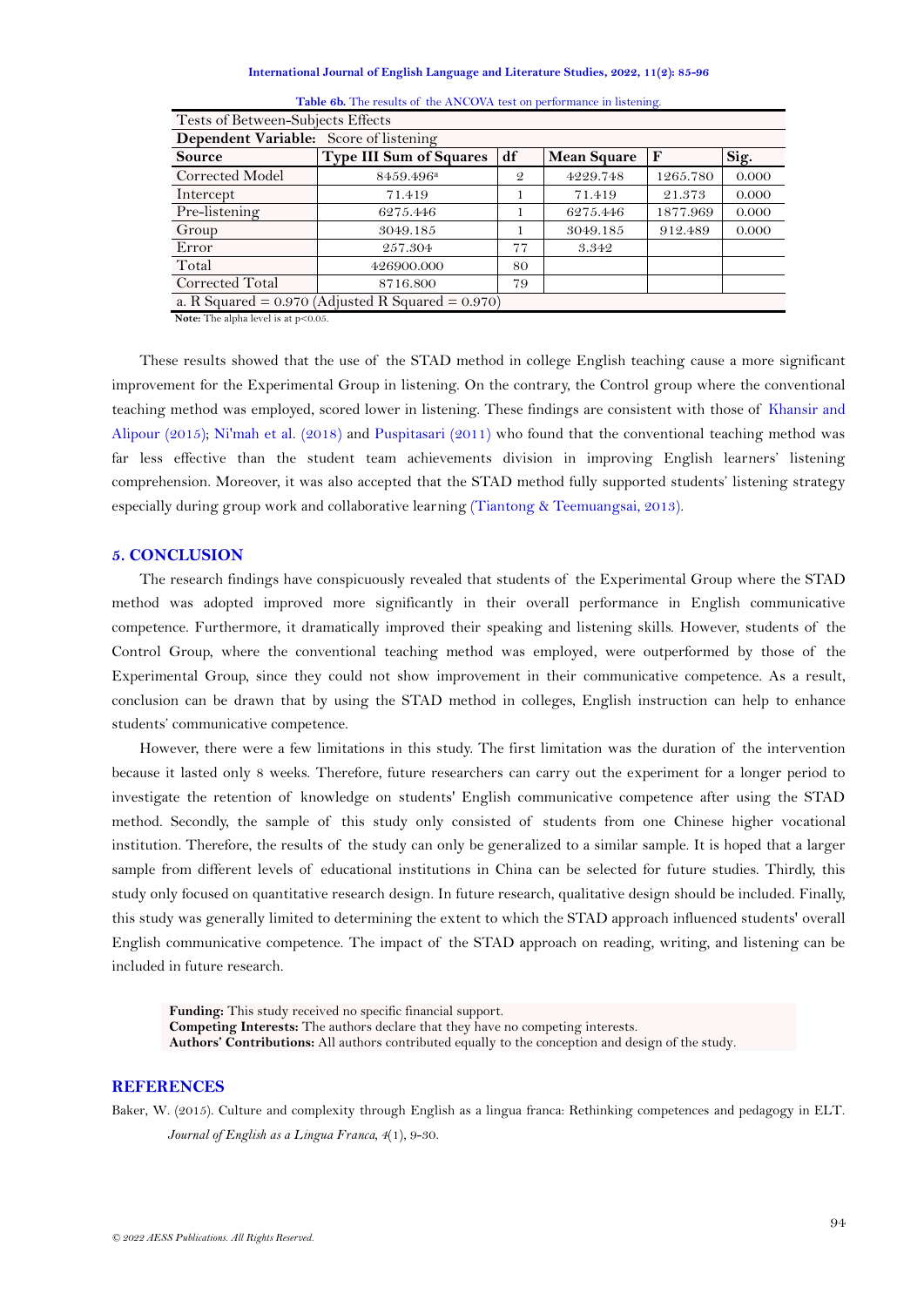- <span id="page-10-2"></span>El-Dakhs, D. A. S., & Amroun, F. P. (2021). The relative contributions of explicit and implicit instruction in the learning of EFL apologies. *Humanities and Social Sciences Letters, 9*(2), 122–151.Available at: https://doi.org/10.18488/journal.73.2021.92.122.151.
- <span id="page-10-4"></span>Fang, F., & Baker, W. (2018). 'A more inclusive mind towards the world': English language teaching and study abroad in China from intercultural citizenship and English as a Lingua Franca perspectives. *Language Teaching Research, 22*(5), 608- 624.Available at: https://doi.org/10.1177/1362168817718574.
- <span id="page-10-10"></span>Fitriyasni, F. (2020). Implementation of student teams achievement divisions (STAD) technique: Impact on undergraduate students' English speaking skill. *ACCENTIA: Journal of English Language and Education, 1*(2), 53-62.
- <span id="page-10-7"></span>Ghaith, G. (2004). Correlates of the implementation of the STAD cooperative learning method in the English as a foreign language classroom. *International Journal of Bilingual Education and Bilingualism, 7*(4), 279-294.Available at: https://doi.org/10.1080/13670050408667813.
- <span id="page-10-15"></span>Ghasemi, Z., & Baradaran, A. (2018). The Comparative effect of student team-achievement division and cooperative integrated reading and composition on EFL learners' speaking complexity. *International Journal of Applied Linguistics and English Literature, 7*(3), 67-72.Available at: https://doi.org/10.7575/aiac.ijalel.v.7n.3p.67.
- <span id="page-10-5"></span>Gottlieb, N. (2011). *Language policy in Japan: The challenge of change*: Cambridge University Press.
- <span id="page-10-18"></span>Hymes, D. (1972). On communicative competence. *Sociolinguistics, 269293*, 269-293.
- <span id="page-10-12"></span>Ilyas, M. (2017). STAD: A suitable technique for increasing students' vocabulary mastery. *J-SHMIC: Journal of English for Academic, 4*(1), 51-61.Available at: https://doi.org/10.25299/jshmic.2017.vol4(1).506.
- <span id="page-10-9"></span>Irawan, N. A., Sutarsyah, C., & Sudirman, S. (2014). *The implementation of stad to increase studentsâ€™ speaking ability.* Doctoral Dissertation, Lampung University.
- <span id="page-10-13"></span>Ishtiaq, M., Ali, Z., & Salem, M. (2017). An experimental study of the effect of student teams achievement divisions (STAD) on vocabulary learning of EFL adult learners. *Arab World English Journal, 8*(3), 356-375.Available at: https://doi.org/10.24093/awej/vol8no3.23.
- <span id="page-10-19"></span>Johnstone, B., & Marcellino, W. (2010). Dell Hymes and the ethnography of communication. *The SAGE Handbook of Sociolinguistics*, 57-66.Available at: https://doi.org/10.4135/9781446200957.n5.
- <span id="page-10-8"></span>Khan, G. N., & Inamullah, H. M. (2011). Effect of student's team achievement division (STAD) on academic achievement of students. *Asian Social Science, 7*(12), 211-215.Available at: https://doi.org/10.5539/ass.v7n12p211.
- <span id="page-10-16"></span>Khansir, A. A., & Alipour, T. (2015). The impact of students team achievement divisions (STAD) on Iranian EFL learners' listening comprehension. *Theory and Practice in Language Studies, 5*(8), 1710-1715.Available at: https://doi.org/10.17507/tpls.0508.23.
- <span id="page-10-3"></span>Lin, L. (2016). *Investigating chinese HE EFL classrooms*. Berlin Heidelberg: Springer-Verlag.
- <span id="page-10-6"></span>Majoka, M. I., Dad, M. H., & Mahmood, T. (2010). Student team achievement division (STAD) as an active learning strategy: Empirical evidence from mathematics classroom. *Journal of Education and Sociology, 4*, 16-20.
- <span id="page-10-0"></span>Melitz, J. (2016). English as a global language in the Palgrave handbook of economics and language (pp. 583-615). London: Palgrave Macmillan.
- <span id="page-10-14"></span>Monica, O. (2014). *The implementation of STAD used by the English teacher in teaching grammar at Smkn 1 Kepanjen.* Doctoral Dissertation, University of Muhammadiyah Malang.
- <span id="page-10-11"></span>Mudofir, I., Imron, A., Maaliah, E., & Maftuh, M. F. (2019). STAD vs. conventional and learning modality towards English speaking pronunciation learning outcome. *International Journal of Learning and Change, 11*(1), 66-77.Available at: https://doi.org/10.1504/ijlc.2019.097169.
- <span id="page-10-17"></span>Ni'mah, D., Ismiatun, F., & Kurniasih, K. (2018). The implementation of student teams achievement divisions (STAD) and authentic materials (AMS) to improve students' listening skill. *English Education: Journal of English Teaching and Research, 3*(2), 97-105.
- <span id="page-10-1"></span>Pennycook, A. (2017). *The cultural politics of English as an international language*. Milton Park: Routledge.